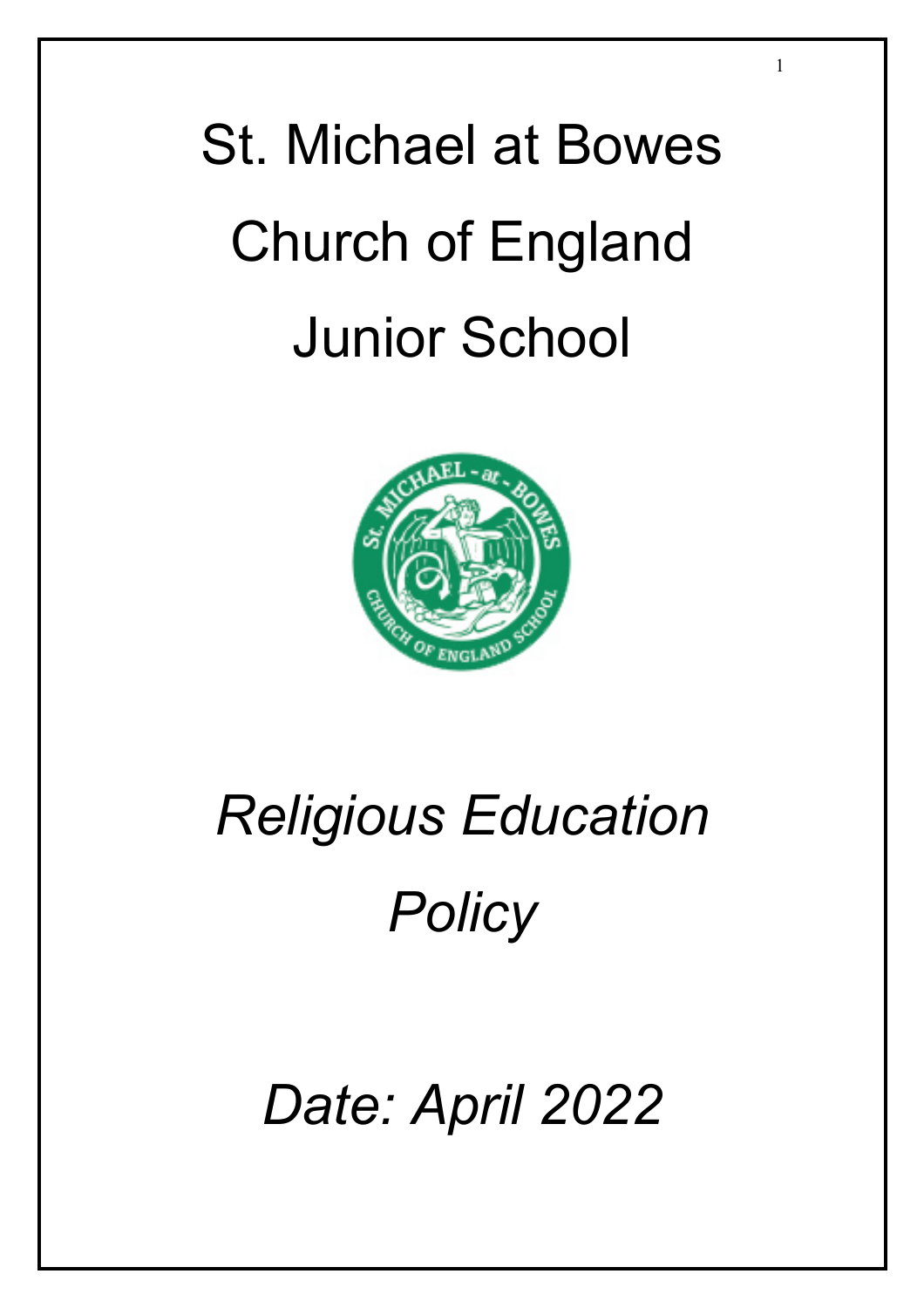## *'An inclusive Christian community building on firm foundations for successful lives.'*

### St. Michael at Bowes Curriculum Policy **Statement RELIGIOUS EDUCATION**

#### **Introduction**

At St Michael at Bowes we believe that our vision underpins everything we do and as such we strive for our children to 'build on firm foundations' in order for them to lead successful lives.

The purpose of Religious Education at St. Michael at Bowes is to develop secure religious literacy and to nurture the spiritual and moral development in our children through an exploration of Christianity, World faiths and view points. As our school is a Church of England school, the curriculum reflects the rites, practices and beliefs of the Church of England, though the curriculum is consciously designed to be accessible to, and nurturing of, children of all faiths, ideas and worldviews. We believe that R.E fosters respect and tolerance and enables our pupils to build an understanding of the beliefs and ideas of others, whilst also developing and deepening their own faith and ideas. Thereby enabling them to hold informed conversations with their peers today and in the next stages of their education and beyond. We believe a true sense of respect and tolerance relies on quality education and understanding, creating firm foundations for successful relationships.

The governing body is responsible for the selection of the curriculum and the delivery of R.E. in the school. This is delegated to the Head Teacher and the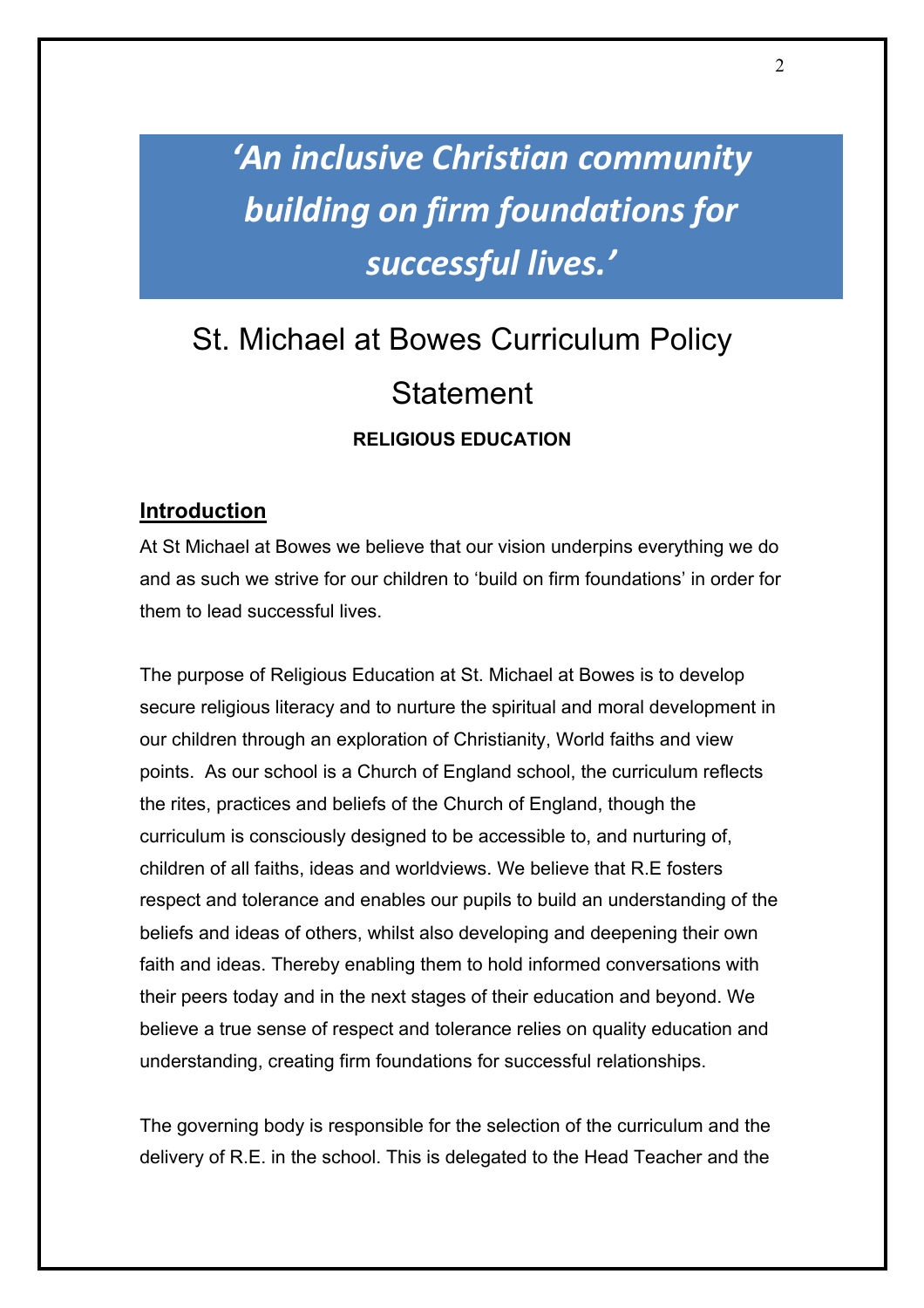Religious Education subject leader on a daily basis. Following the Diocese of London Guidelines for Religious Education, two thirds of the curriculum will be based on the Christian faith, with the remaining third focusing on major world religions represented in our school community.

Religious Education will be allocated between 10% and 5% of the timetable. In Key Stage 2 this translates as 11/2 hours per week, totalling 45 hours over the year. At St. Michael at Bowes School, our Curriculum map closely follows the suggestions of the LDBS agreed curriculum with adaptations made for our unique setting. Units are progressive and planned to ensure knowledge and understand build, enquiry skills are developed and pupils can make connections between religions, beliefs and practices. Additional RE and Reflection Days throughout the year provide enrichment to our curriculum and greater opportunity to explore religious concepts or compare beliefs and ideas in a creative manner.

#### **Withdrawals**

Parents have a right by law to withdraw their children from acts of worship. In this event, after discussion with the Head Teacher, the school will undertake responsibility for the supervision of withdrawn pupils with regard to health and safety. On consultation with the Head Teacher and the parents, alternative work will be provided.

#### **Aims**

The purpose of teaching Religious Education in school is to:

- Provide staff and children with the knowledge, understanding and awareness of Christianity as a diverse global living faith, and its relevance to their daily lives.
- Facilitate spiritual knowledge and growth among staff and children through fostering a climate reflection and respect for differing cultural and religious traditions.
- Extend the ability of staff and children to reflect upon themselves as holistic beings, experiencing life through body, mind and soul.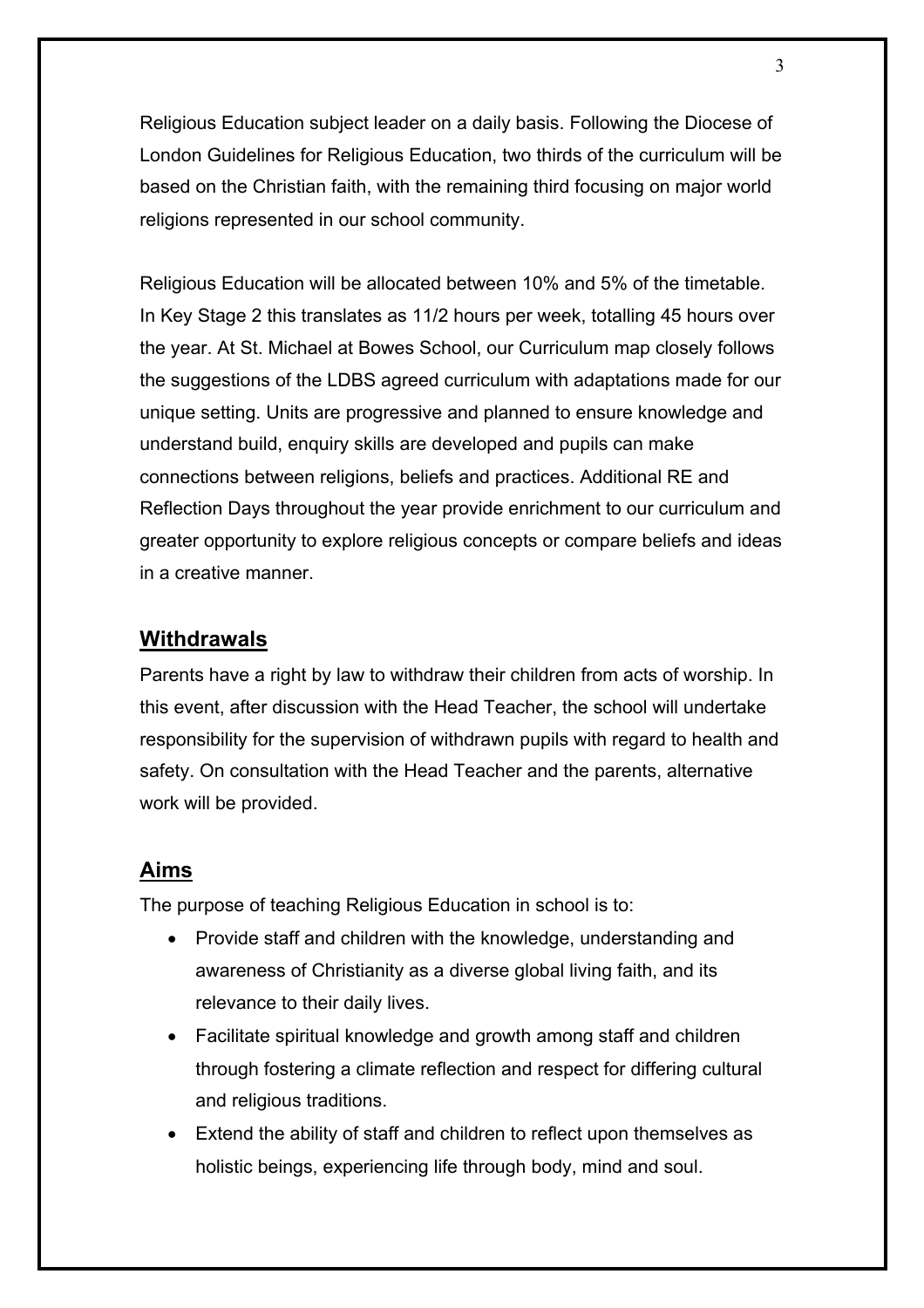- Give both staff and children the tools with which to communicate with God through prayer and scripture, if they so wish.
- Enable all to explore their own religious, spiritual and philosophical ways of living, believing and thinking.

#### **Objectives**

Through our teaching we will:

- Provide a course of Religious Education within the framework of the London Diocese Board of Schools appropriate to the educational needs of the children in our school.
- Plan and deliver 1<sup>1/4</sup> hours of quality Religious Education per week. This time does not include time spent in collective worship or in daily acts of prayer.
- Give prominence to classroom R.E. displays which can be linked to the unit being studied and changed each half term to reflect a new unit. The background of the displays will match the liturgical colour of the current Church season.
- Use the ladder of skills model to provide effective scaffolding, challenge, assessment, and enquiry skills-based objectives as appropriate to the age and ability of the children.
- Assist and encourage experience of Christian life and worship.
- Through the study of major world religions, encourage understanding and appreciation of the rich diversity of religious belief, practices and world views that are present within our community.

#### **Entitlement**

The children's entitlement is based on the London Diocese Board of Schools Primary Scheme of Work: Every Child Matters to God, together with the R.E. Today 'I Can...' statements based on the guidance of DfE and QCDA. The curriculum follows six enquiry strands and pupils progress alongside the RE skills ladder from retelling to explaining and justifying views.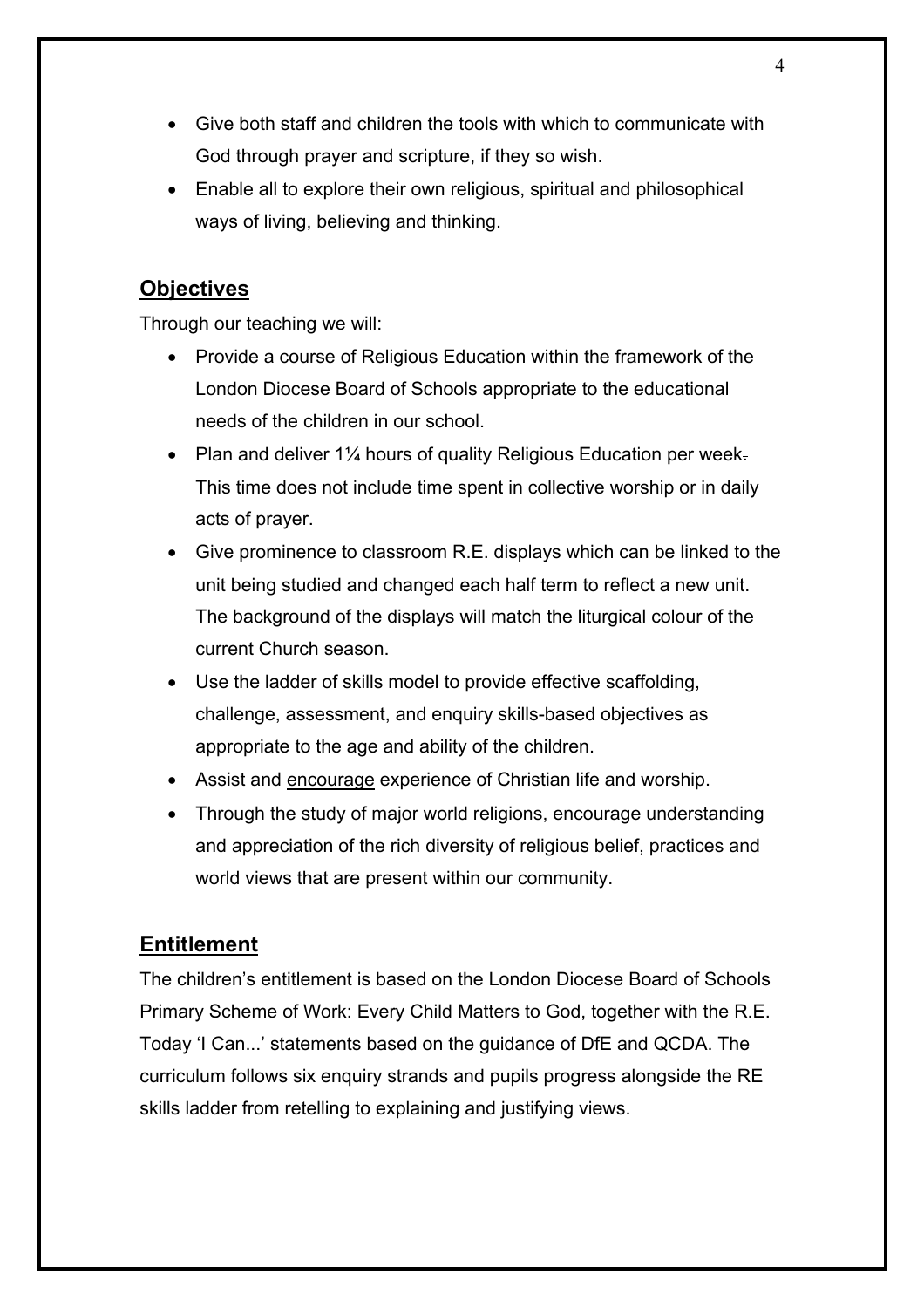At St. Michael at Bowes Religious Education is considered a 'core' subject and will be often taught as a discrete subject, although the approach may vary. Wherever possible, all children learn from primary source material as well as through the use of outside speakers with relevant experience and school visits to places of worship. The curriculum is balanced in approach and children learn about and respond to religion through theology, philosophy and the human and social sciences.

#### **Monitoring**

The R.E. Coordinator will monitor work through observations, collection of samples of work for a school portfolio, book and planning monitoring. In addition, children's attainment and progress is assessed on a termly basis and will be recorded on Target Tracker in order to monitor pupils' progress over the year – this is supported by both written and verbal contributions from the pupils.

At St. Michael at Bowes we believe that academic rigour is as necessary in R.E. as in any other subject, though this should not negate spiritual and emotional growth, which are not always possible to assess using formal methods. Assessment is largely informed by pupils' response to unit Big Questions at the end of a unit of work as well as their verbal responses throughout.

#### **Inclusion**

We believe that all children are entitled to equal access to the R.E. Curriculum and as such children with different educational needs will be facilitated in expressing themselves according to their abilities. This includes pupils on the SEND register, children with English as an Additional Language and those classified as working at greater depth. These children will work alongside other children in their group, but their needs will be met through differentiation in approach, language and expected outcome. Activities and resources will be adapted to reflect the appropriate RE skills and ensure all pupils can access the core knowledge and vocabulary within a unit. In order to meet the entitlement of every child in our school planning for R.E. will follow the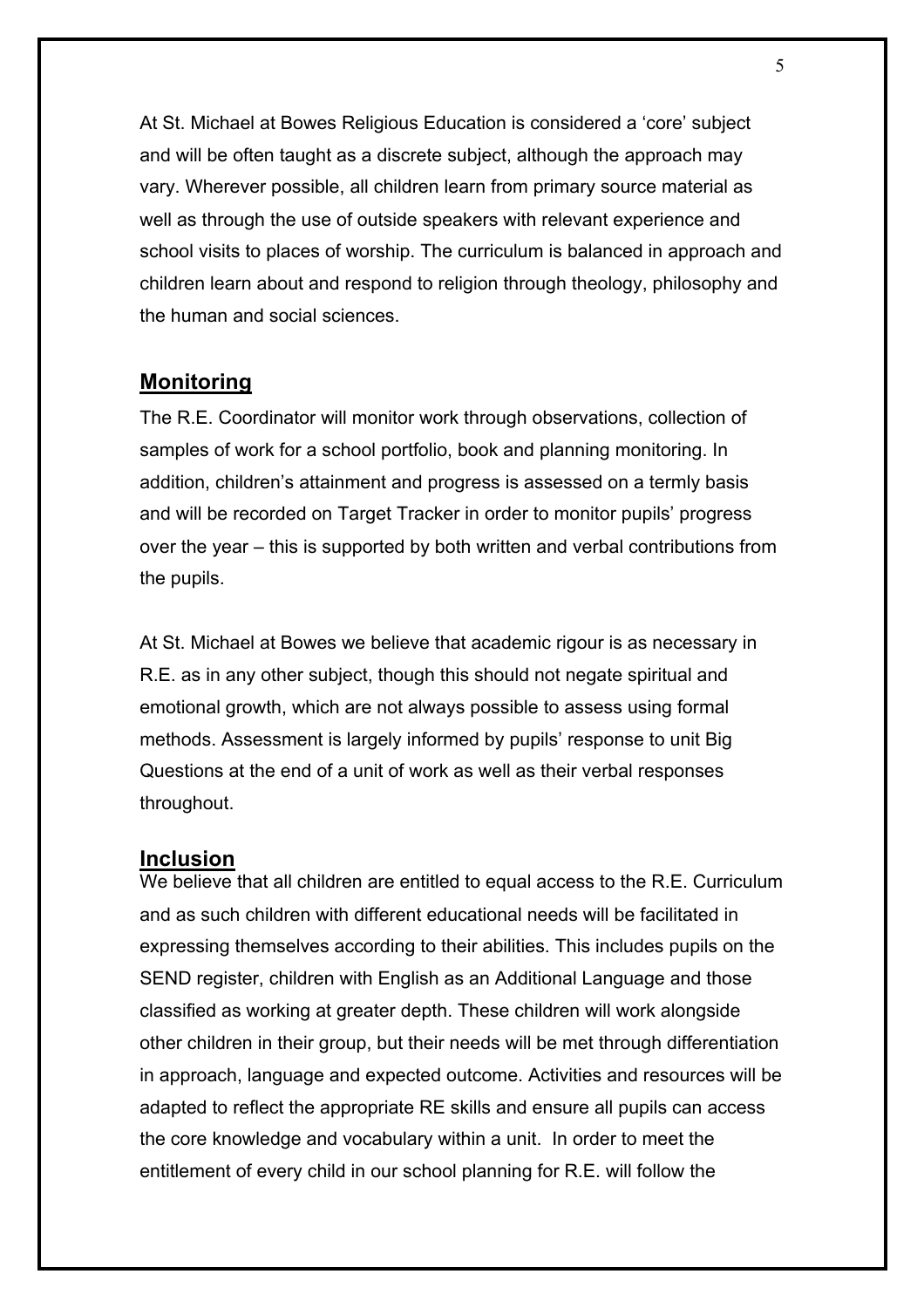expectations specified in the separate **Special Educational Needs and Disability school policy.** A choice of tasks are provided in all RE lessons to give pupils a sense of autonomy and independence as they respond to the different units.

#### **Appendix to the R.E. Policy**

#### **Feast Days**

At the beginning of each year Michaelmas (St. Michael's Day  $-29<sup>th</sup>$ September) will be marked in whole school collective worship. Christmas and Easter will both be marked by the presentation to the school of a performance held a St. Cuthbert's, Chitt's Hill.

#### **Collective Worship**

As a Church school, collective worship is at the heart of life at St. Michael at Bowes. It is, therefore, covered in a separate **Collective Worship** policy.

#### **Prayer Life**

Throughout their time at St. Michael at Bowes, there is an expectation that the children will become familiar with a variety of scripture and that every opportunity will be given for the children to express themselves through a variety of forms of prayer and reflection.

The expectation is that each day will be marked by 'morning' prayer and 'evening' prayer at the end of the school day. All children will be taught how to compose prayers, and each class is expected to keep and update Class Prayer book from which the children may read.

The children will also learn the School Prayer, which is in the Collective Worship Policy.

It is recommended that children pray before lunch, although this is not compulsory.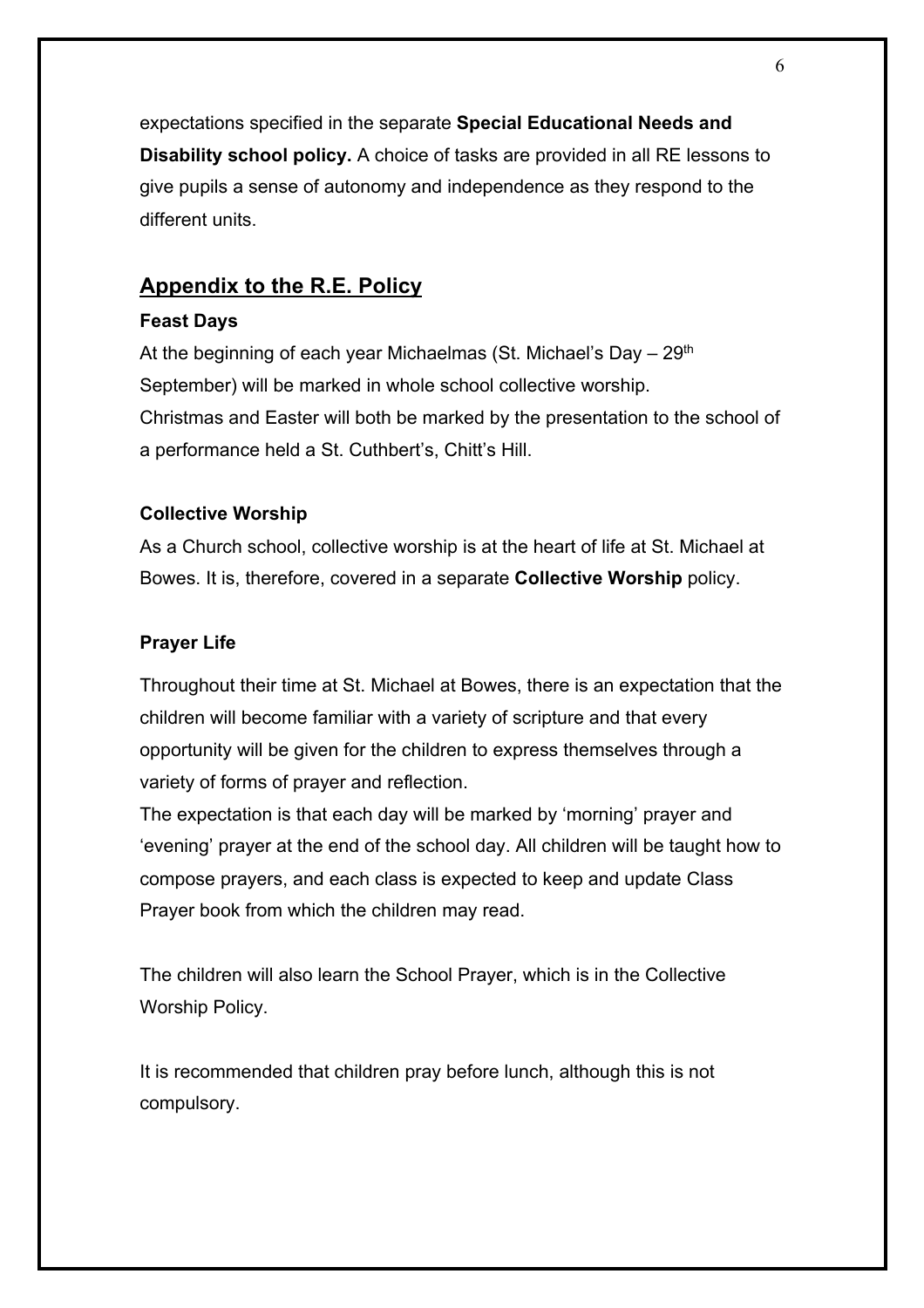#### **Examples of prayers to use in class are:**

#### **Lunch**

*Bless us, O God, and these thy gifts, which we are about to receive from thy bounty. Amen.*

#### **End of Day**

*O my God, I come to say: Thank-you for your love today; Thank-you for my family, And all the friends you give to me. Protect me in the dark of night, And in the morning send your light. Amen.*

It is also good practice to make time for reflection at the end of the day.

#### **Guidance for end of the school day time for reflection**

When you first start these sessions you will need to explain the purpose and importance of them to the children. The children need to know that you value what they have to say because you care about how they feel.

- Create the right ambiance; this needs to be a quiet prayerful and spiritual time for the children creating an environment of calm and trust.
- Children need to know that what is said in their classroom is for their class only and what individuals say must be respected by everyone and not talked about in the playground.
- Play some meditative music or some Tazié chants quietly in the background if you so wish.
- Light the RE table candle and turn off the classroom lights
- Younger children may sit on the carpet so that they can all see one another while older children may sit at their desks.
- Start with a prayer. It might be nice if every child has a copy which they will eventually get to memorise. Something like ...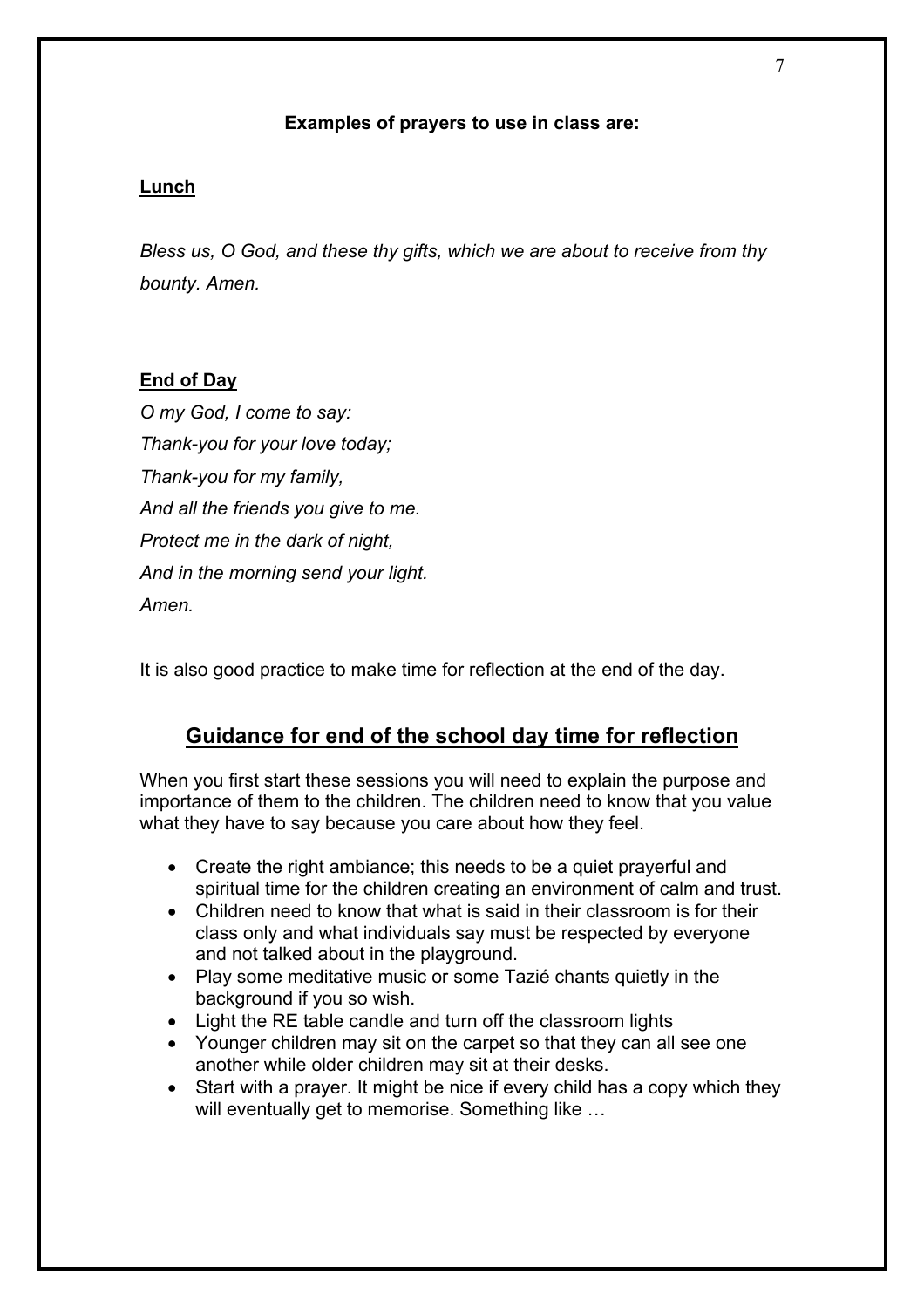#### *Dear Lord Jesus,*

*We have come together to think about the school day that will soon be ending.*

*We thank you for the good times we have shared together today and for all the things we have learnt.*

*We remember the sad times during the day when we might have said or done hurtful things to others.*

*Help us to be truly sorry for any hurt we have caused and help us to forgive those who have hurt us.*

*We ask for your special blessing on our class so that we may grow in our friendship with others and continue to live as you would like us to.*

#### *Amen.*

- Go over the day from your own perspective. Say what you have enjoyed about the day and what has disappointed you. Be prepared to make your own disclosures about hurt you may have caused and apologies you want to make
- Extend the invitation to the anyone in the class who feels they need to say sorry for any hurt and distress
- Encourage and support any apologies that have been made. It is essential that they are made with sincerity and with the right atmosphere this will happen
- At the end of the session thank the children for their contributions and remind them that as they have ended the day reconciled with one another they will start tomorrow as a new beginning.
- Set the Big Question for the week and its link to an a particular value or aspect of spirituality. Give space for quiet reflection and respectful discussion
- Finish the day with the class prayer.

Children are also encouraged to make use of the Reflection Zone and write prayers to place on the prayer tree or put in the prayer box. These prayer intentions are then kept in a school prayer book. A Big Question linked to a Biblical concept or story is also available for children to reflect on. If a child has a question for a member of the clergy, they can leave these in the Reflection Zone to be addressed in Collective Worship. By the end of the Autumn Term, children in Year 3 are expected to be able to join in with the Lord's Prayer.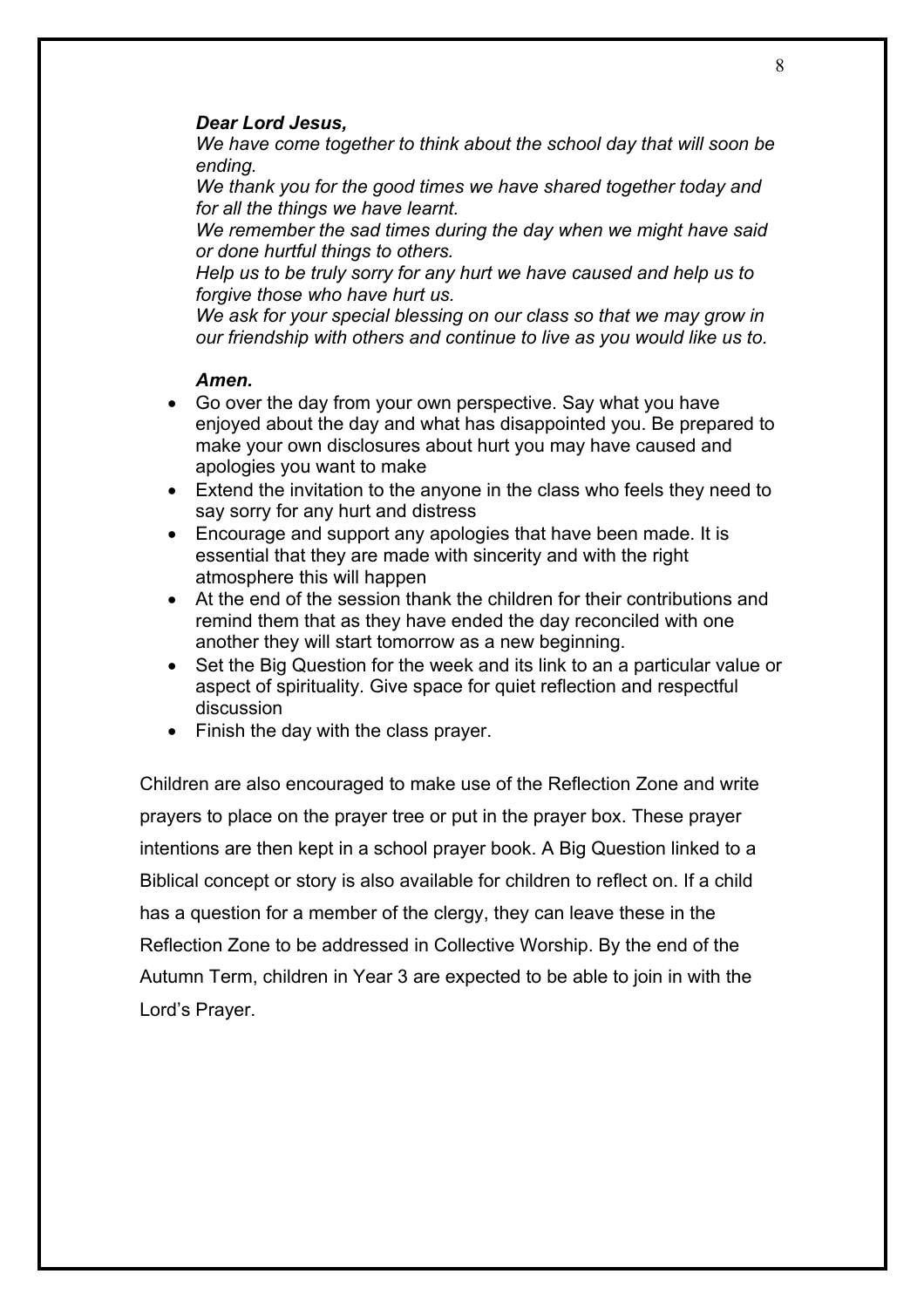#### **Visits**

Each year group is required to arrange at least one visit to a place of worship representing the major faiths present in the school. It is recommended that visits match the other faiths focus of the year group. This may be a visit to a place of worship, an exhibition or museum. These visits are part of the Curriculum and it is the school's expectation that they are attended by all children in the class.

Although a first visit to St. Michael at Bowes church is reserved for the new Year Three intake in the Autumn Term, Year 4 are encouraged to compare St. Michael at Bowes with other churches in the area in the Summer term.

Each half term a year group will visit St Cuthbert's church for a service.

Trips to St. Cuthbert's, Chitt's Hill, for the purpose of show rehearsals do not count as an educational visit.

#### **Displays**

Displays are expected to be half termly and reflect what is being taught in the class. These displays must reflect the liturgical colours used to demarcate the different seasons of the Church's year and will follow the shared Calendar.

#### **The Big Book**

Each class has a Big Book to document the learning in RE and other areas of the school curriculum. It serves as another way to capture thoughts and reflections from RE lessons when the lesson is more discussion based or has more practical outcomes as well as capture moments of wonder, curiosity and enjoyment from across the curriculum and wider experiences, as we facilitate the development of our pupils spirituality. It supports pupils to develop deeper and more rounded responses to the Big Questions in their RE units. It also serves as a way to record all pupils' reflections after whole school or year group events, including but not limited to: visits and visitors, whole school